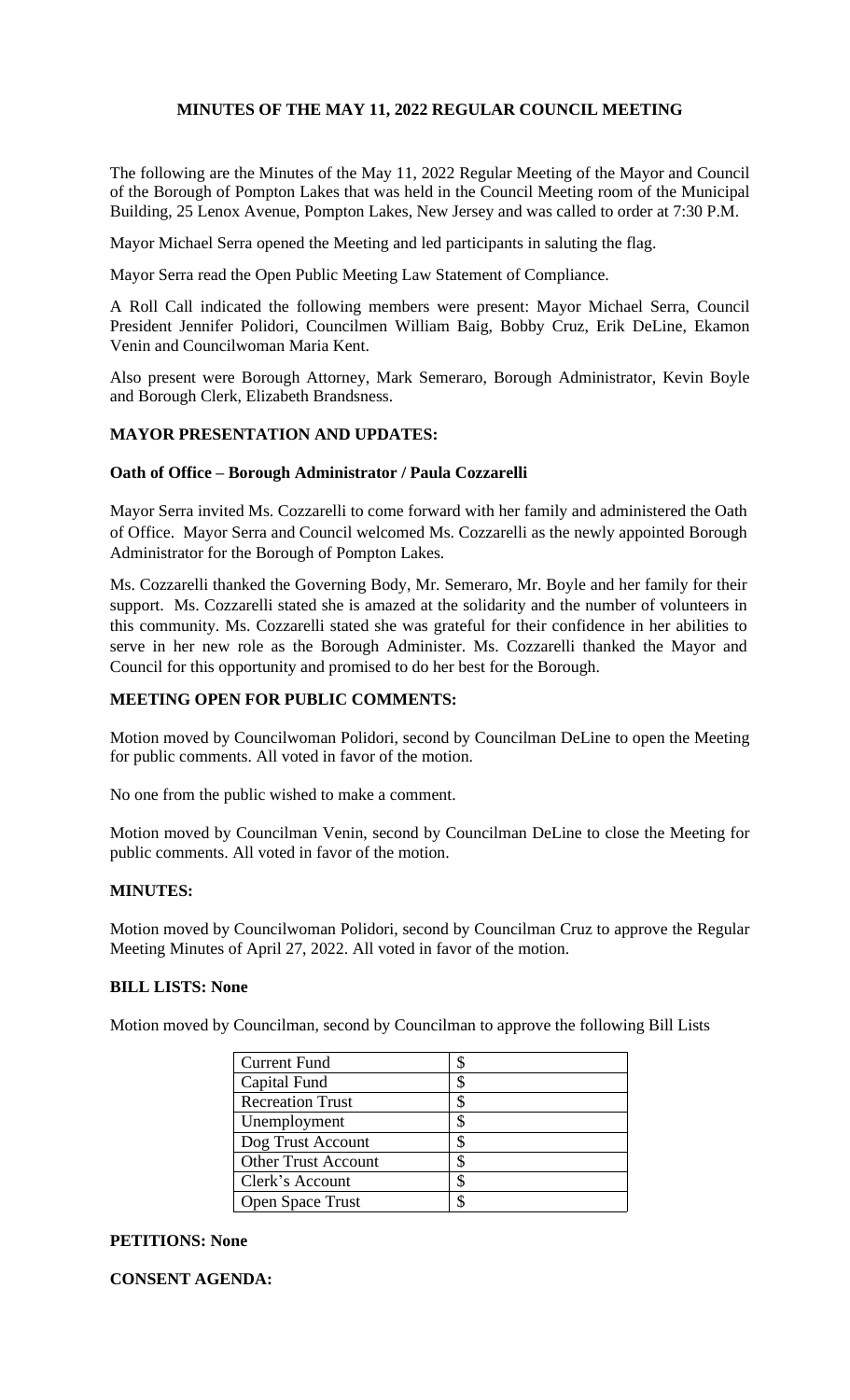*(No Council Members Required Any Resolutions to Be Pulled from the Consent Agenda for Separate Action)*

**WHEREAS**, the Mayor and Council of the Borough of Pompton Lakes has reviewed the Consent Agenda consisting of various proposed Resolutions, and

**WHEREAS**, the Mayor and Council of the Borough of Pompton Lakes does not desire to remove any Resolutions for individual action from that Agenda, and

**NOW, THEREFORE, BE IT RESOLVED** that the following Resolutions on the Consent Agenda are hereby approved:

- 1. Resolution 22-156 Resolution Authorizing The Borough To Purchase KD Steel Lockers From Nickerson Corporation Under ESCNJ 18/19-64 Co-Op Contract #65MCESCCPS In The Amount Of \$6,915.59
- 2. Resolution 22-157 Authorizing The Approval Of Pay Estimate #1 To American Asphalt And Trucking, LLC In Connection With The Lincoln Avenue Improvements Project In The Amount Of \$81,320.79
- 3. Resolution 22-158 Authorizing Payment Or Accrued Benefit Time To Kevin F. Boyle
- 4. Resolution 22-159 Extending Grace Period For BID Bills
- 5. Resolution 22-160 Authorizing The Use Of Hershfield Park By The Bicycle Touring Club Of North Jersey During The Ramapo Rally
- 6. Resolution 22-161 Sustainable Land Use Pledge Resolution

Motion moved by Councilman Baig, second by Councilman Cruz to approve the Consent Agenda. All voted in favor of the motion.

#### **RESOLUTION 22-156**

**WHEREAS,** the Borough Department of Public Works wishes to purchase new steel lockers for the garage; and

**WHEREAS**, pursuant to N.J.S.A. 40A:11-12a and N.J.A.C. 5:34-7.1 et seq., the Borough may by resolution and without advertising for bids, purchase any goods or services under the State of New Jersey Cooperative Purchasing Program for any State contracts entered into on behalf of the State by the Division of Purchase and Property in the Department of Treasury; and

**WHEREAS,** a bid was awarded to Nickerson Corporation for a steel lockers under ESCNJ 18/19-64 co-op contract #65MCESCCPS; and

**WHEREAS**, the Borough of Pompton Lakes wishes to purchase these steel lockers under ESCNJ 18/19-64 co-op contract # 65MCESCCPS in the amount of \$6,915.59; and

**WHEREAS,** the Treasurer has certified funds are available in the Capital account # C-04-55-853-904.

**NOW THEREFORE BE IT RESOLVED** by the Mayor and Council of the Borough of Pompton Lakes, County of Passaic, State of New Jersey that, pursuant to N.J.S.A. 40A:11- 12 and N.J.A.C. 5:34-7.1 et seq., the Borough is authorized to purchase from Nickerson Corporation for steel lockers under ESCNJ 18/19-64 co-op contract #65MCESCCPS in the amount of \$6,915.59

**BE IT FURTHER RESOLVED,** that the Treasurer has certified that sufficient uncommitted funds are available in the Capital account  $\# C$ -04-55-853-904 to fund the above purchase of goods in the 2022 Capital Budget.

#### **RESOLUTION 22-157**

**WHEREAS,** American Asphalt and Trucking, LLC was awarded the contract for the Lincoln Avenue Improvements Project in the amount of \$242,295.27; and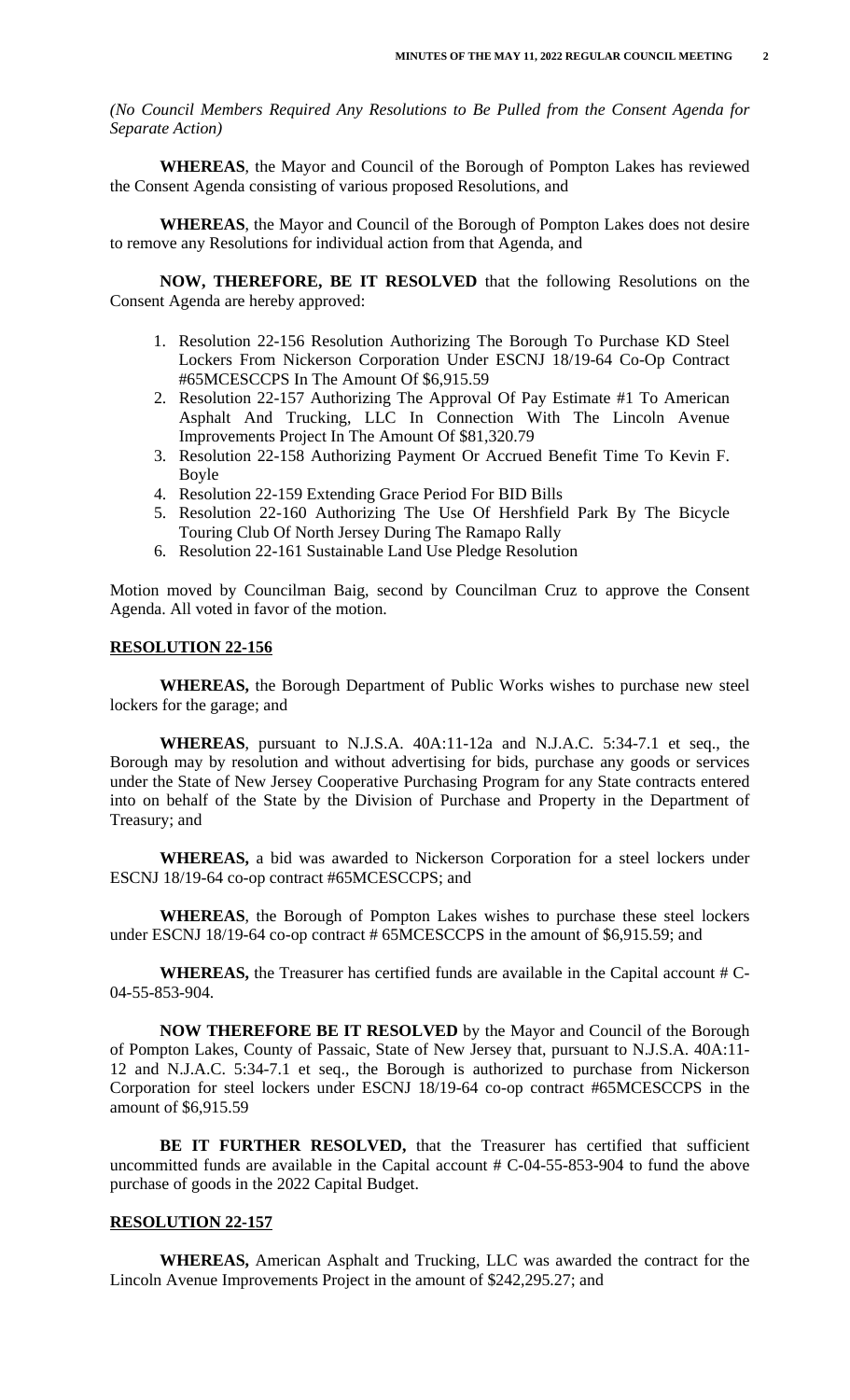**WHEREAS**, pay estimate #1 has been approved by Ferriero Engineering in the amount of \$81,320.79 in connection with this project; and

**WHEREAS,** the Treasurer has certified funds are available in the Capital Budget account #C-04-55-855-902.

**NOW THEREFORE BE IT RESOLVED** by the Mayor and Council of the Borough of Pompton Lakes, County of Passaic, State of New Jersey that it hereby approves pay estimate #1 to American Asphalt in the amount of \$81,320.79.

**BE IT FURTHER RESOLVED** that the Treasurer has certified that sufficient uncommitted funds are available in the Capital Budget account #C-04-55-855-902 to fund the above contract obligation.

#### **RESOLUTION 22-158**

**WHEREAS,** Kevin F. Boyle provided notice he would retire from the Borough of Pompton Lakes on May 31, 2022; and

**WHEREAS**, upon separation he is entitled to payment of any accrued benefit time as outlined in his employment agreement and the Pompton Lakes Borough Employees Association Collective Bargaining Agreement; and

**WHEREAS,** upon review of his personnel records it has been determined that he is owed \$24,376.25 based upon his accrued balance of sick and vacation time.

**NOW THEREFORE BE IT RESOLVED** by the Mayor and Council of the Borough of Pompton Lakes, County of Passaic, State of New Jersey that it hereby authorizes a terminal payment of \$24,376.25 to Kevin F. Boyle.

**BE IT FURTHER RESOLVED,** that the Treasurer has certified that sufficient uncommitted funds in the amount of \$24,376.25 are available in the 2022 Budget for the purpose set forth herein. The Treasurer shall file a copy of the Certification of Funds for this resolution in the Office of the Borough Clerk.

## **RESOLUTION 22-159**

**WHEREAS,** the 2022 Business Improvement District Budget was approved on April 13, 2022; and

**WHEREAS,** the Tax Collector requires time to prepare and mail tax bills; and

**WHEREAS,** State law requires the grace period to extend at least 25 days after the bills are postmarked.

**NOW THEREFORE BE IT RESOLVED,** that the grace period for the April 1, 2022 BID Tax be extended to June 10, 2022.

#### **RESOLUTION 22-160**

**WHEREAS,** over the years, the Bicycle Touring Club of North Jersey has utilized Hershfield Park as a rest stop during their annual Ramapo Rally; and

 **WHEREAS,** the club has provided the necessary information to coordinate this event with the Pompton Lakes Police Department; and

 **WHEREAS,** a certificate of insurance will be issued to the Borough for use of the park prior to the event date of August 21, 2022; and

 **WHEREAS,** any additional use permits will be secured prior to the event date as well; and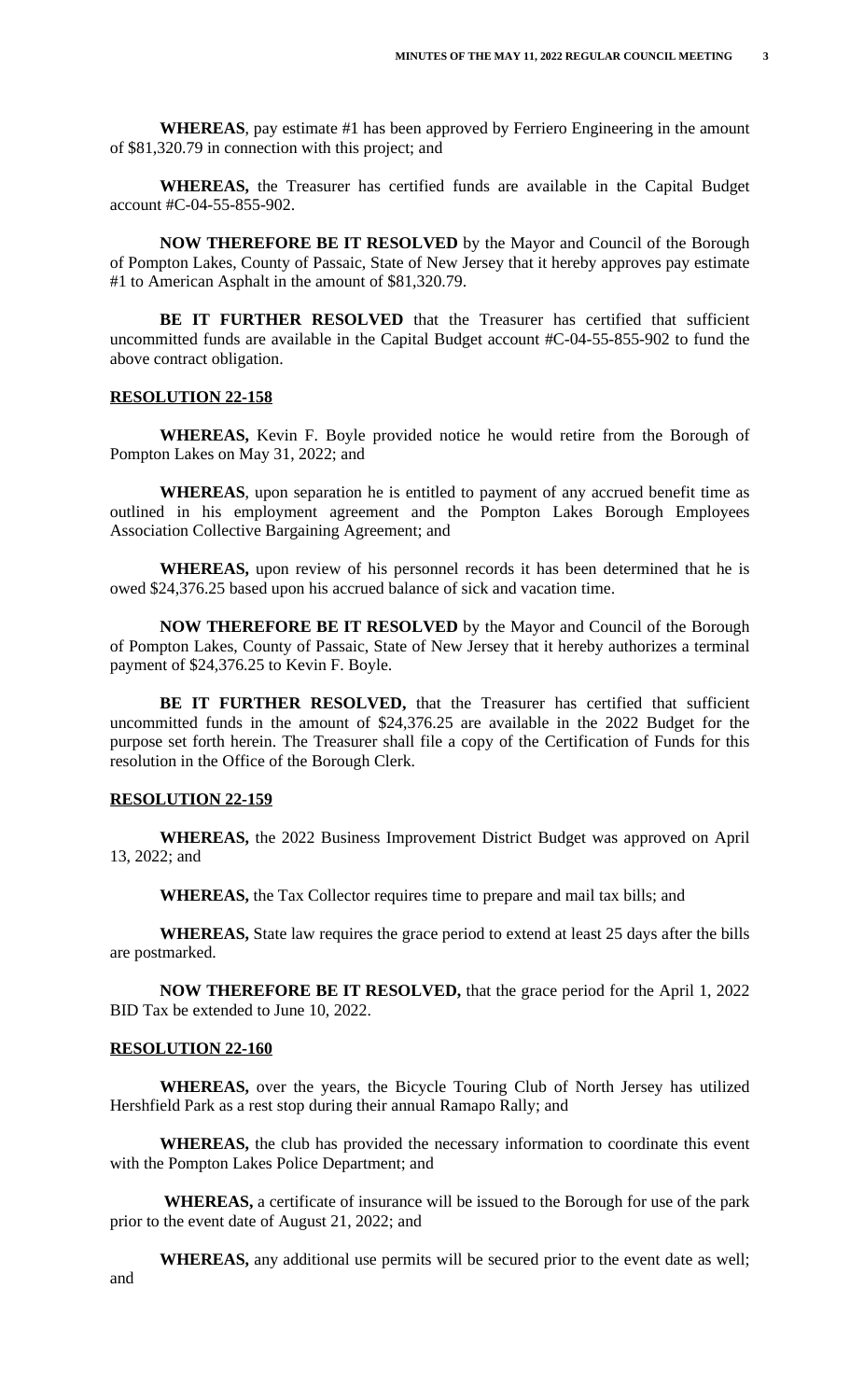**NOW, THEREFORE, BE IT RESOLVED** by the Mayor and Council of the Borough of Pompton Lakes, County of Passaic, State of New Jersey that it hereby approves the request of the Bicycle Touring Club of North Jersey to utilize Hershfield Park on Sunday, August 21, 2022, for the Ramapo Rally.

 **BE IT FURTHER RESOLVED,** that any and all conditions for the use must be met by Monday, August 15, 2022 through coordination with the Pompton Lakes Police Department and Administration and that documentation supporting this submission is available at 25 Lenox Avenue, Pompton Lakes, NJ 07442 and maintained for no less than five years from this date.

#### **RESOLUTION 22-161**

**WHEREAS**, land use is an essential component of overall sustainability for a municipality; and

**WHEREAS**, poor land-use decisions can lead to and increase societal ills such as decreased mobility, high housing costs, increased greenhouse gas emissions, loss of open space and the degradation of natural resources; and

**WHEREAS**, well planned land use can create transportation choices, provide for a range of housing options, create walkable communities, preserve open space, provide for adequate recreation, and allow for the continued protection and use of vital natural resources; and

**WHEREAS**, Given New Jersey's strong tradition of home rule and local authority over planning and zoning, achieving a statewide sustainable land use pattern will require municipalities to take the lead;

**NOW THEREFORE**, we the Borough of Pompton Lakes resolve to take the following steps with regard to our municipal land-use decisions with the intent of making the Borough of Pompton Lakes a truly sustainable community. It is our intent to include these principles in the next master plan revision and reexamination report and to update our land-use zoning, natural resource protection, and other ordinances accordingly.

**Regional Cooperation** - We pledge to reach out to administrations of our neighboring municipalities concerning land-use decisions, and to take into consideration regional impacts when making land-use decisions.

**Transportation Choice**s - We pledge to create transportation choices with a Complete Streets approach by considering all modes of transportation, including walking, biking, transit and automobiles, when planning transportation projects and reviewing development applications. We will reevaluate our parking with the goal of limiting the amount of required parking spaces, promoting shared parking and other innovative parking alternatives, and encouraging structured parking alternatives where appropriate.

**Natural Resource Protection** - We pledge to take action to protect the natural resources of the State for environmental, recreational and agricultural value, avoiding or mitigating negative impacts to these resources. Further, we pledge to complete a Natural Resources Inventory when feasible to identify and assess the extent of our natural resources and to link natural resource management and protection to carrying capacity analysis, land-use and open space planning.

**Mix of Land Use**s - We pledge to use our zoning power to allow for a mix of residential, retail, commercial, recreational and other land use types in areas that make the most sense for our municipality and the region, particularly in downtown and town center areas.

**Housing Options** - We pledge, through the use of our zoning and revenue generating powers, to foster a diverse mix of housing types and locations, including single- and multi-family, forsale and rental options, to meet the needs of all people at a range of income levels.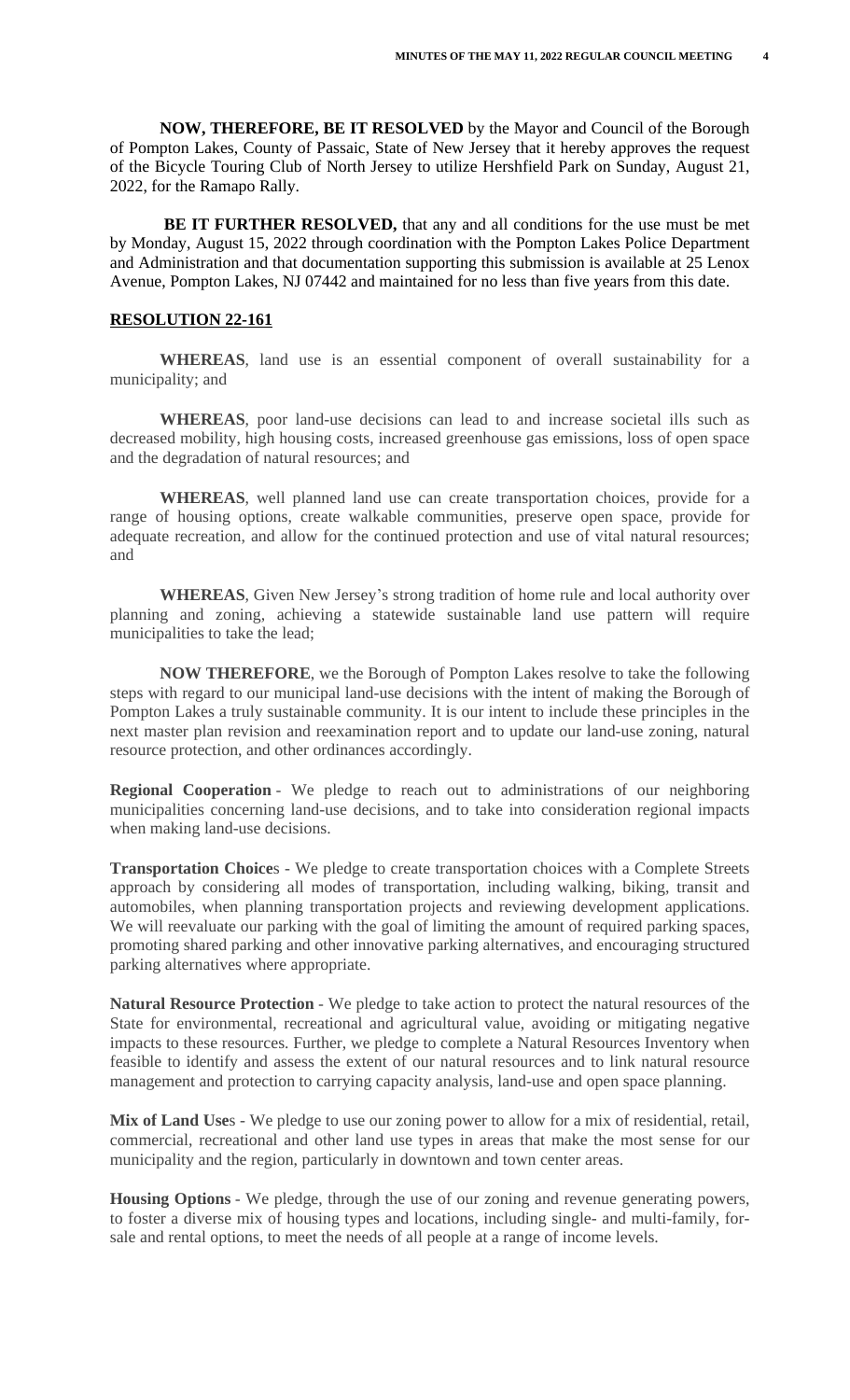**Green Design** - We pledge to incorporate the principles of green design and renewable energy generation into municipal buildings to the extent feasible and when updating our site plan and subdivision requirements for residential and commercial buildings.

**Municipal Facilities Siting** - We pledge, to the extent feasible, to take into consideration factors such as walkability, bikability, greater access to public transit, proximity to other landuse types, and open space when locating new or relocated municipal facilities.

## **SEPARATE ACTION RESOLUTIONS: None**

#### **ORDINANCE FOR FIRST READING AND INTRODUCTION: None**

 *(Ordinances will be presented for second reading and final adoption on……2022)*

#### **ORDINANCE FOR SECOND READING AND FINAL ADOPTION:**

 *(These Ordinances have been advertised and posted on the Municipal Bulletin Board)*

#### **ORDINANCE 22-13**

## **AN ORDINANCE AMENDING CHAPTER 7, "TRAFFIC" , SECTION 7-30, "TURN PROHIBITIONS, " OF THE MUNICIPAL CODE OF THE BOROUGH OF POMPTON LAKES TO ADD A NO LEFT TURN PROHIBITION ONTO WANAQUE AVENUE**

Motion moved by Councilwoman Polidori, second by Councilman DeLine to open the Meeting for public comments on Ordinance No. 22-13. All voted in favor of the motion.

#### **RANDY HINTON, Montclair Avenue**

Mr. Hinton questioned whether the roadway in the Ordinance was Babcock Place. Mayor Serra replied and stated it incorporates the entrance into the parking structure.

Motion moved by Councilwoman Polidori, second by Councilman DeLine to close the Meeting for public comments on Ordinance No. 22-13. All voted in favor of the motion.

Motion moved by Councilman Venin, second by Councilwoman Kent to approve Ordinance No. 22-13 for Final Adoption.

**Roll Call: Councilman Cruz, Yes, Councilman DeLine, Yes. Councilwoman Kent, Yes, Councilwoman Polidori, Yes, Councilman Venin, Yes, Councilman Baig, Yes.**

#### **ORDINANCE 22-14**

## **AN ORDINANCE AMENDING CHAPTER 7, "TRAFFIC" , SECTION 7-11.1, "VEHICLE STOPPING OR STANDING PROHIBITED" , OF THE MUNICIPAL CODE OF THE BOROUGH OF POMPTON LAKES TO ADD A NO STOPPING OR STANDING PROHIBITION ON WANAQUE AVENUE**

Motion moved by Councilman Baig, second by Councilman Cruz to open the Meeting for public comments on Ordinance No. 22-14. All voted in favor of the motion.

No one from the public wished to comment.

Motion moved by Councilwoman Polidori, second by Councilman Venin to close the Meeting for public comments on Ordinance No. 22-14. All voted in favor of the motion.

Motion moved by Councilman Baig, second by Councilman Venin to approve Ordinance No. 22-13 for Final Adoption.

**Roll Call: Councilman Cruz, Yes, Councilman DeLine, Yes, Councilwoman Kent, Yes, Councilwoman Polidori, Yes, Councilman Venin, Yes, Councilman Baig, Yes.**

#### **MAYOR MICHAEL SERRA:**

Mayor Serra reported on the following.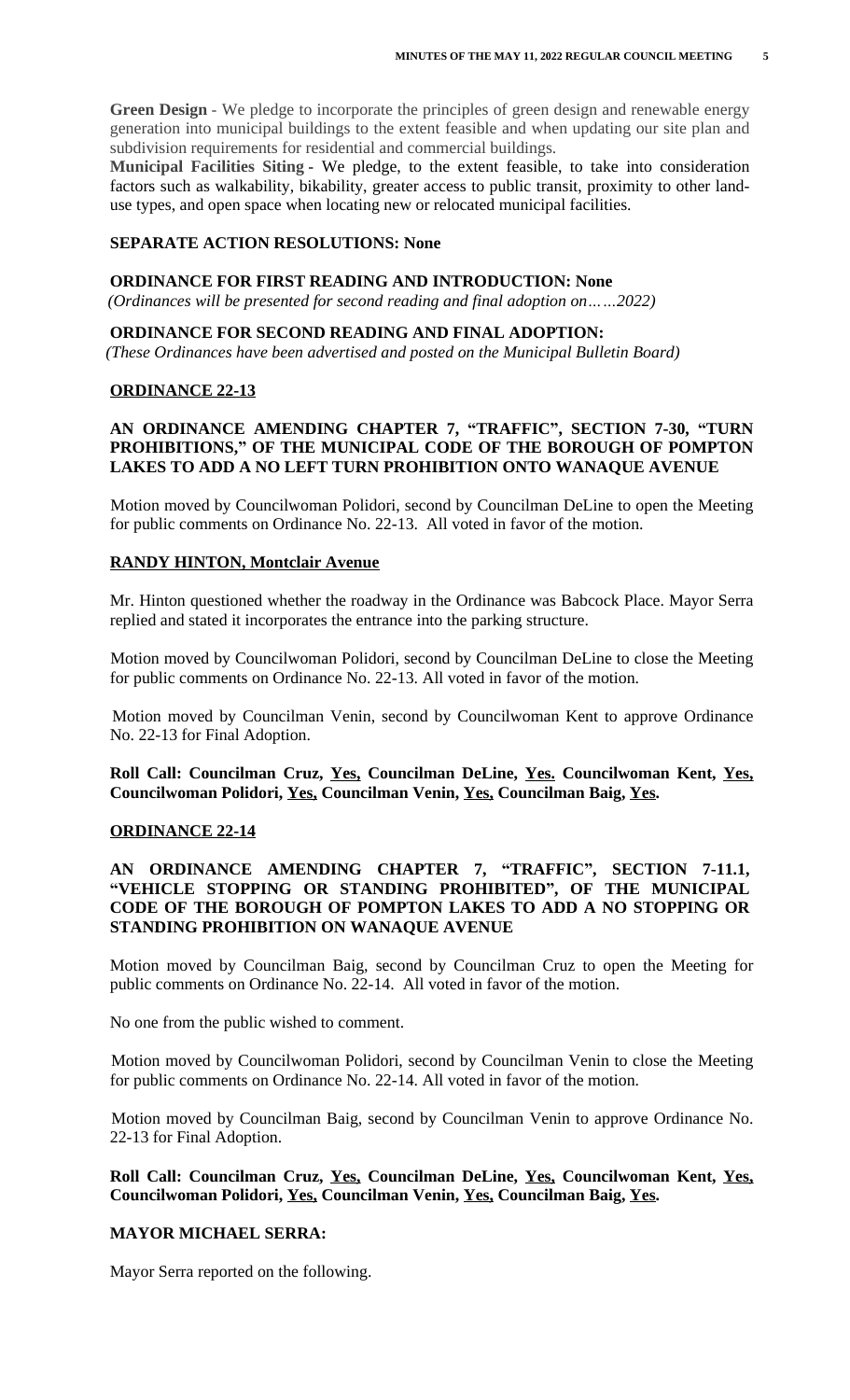- presented a Proclamation proclaiming May 8, 2022 as *Rosario Accardi Day.* Mayor Serra offered some background and stated Mr. Accardi is a longtime resident of Pompton Lakes and is celebrating his 95<sup>th</sup> birthday.
- he along with several Council Members met with the new Assemblymen and Senator for Pompton Lakes. Mayor Serra stated they are familiar with the Borough and are eager to represent and assist the community.
- commented on the *Teacher of the Year* Ceremony he attended and congratulated his daughter, Michelle and Ms. Allan for achieving this honor
- the Board of Education will begin to video record meetings and these recordings will be posted online
- attended meetings with residents to discuss their concerns with the operations of Tilcon. Mayor Serra stated Tilcon has a website that monitors all blasts and the public has access to the website.

## **COUNCIL PRESIDENT POLIDORI:**

Councilwoman Polidori reported on the following.

- attended the *Meet and Greet* with Assemblymen Weber, Bergen and Senator Pennacchio and stated she looks forward to working with them
- wished all mother's a Happy Mother's Day
- delivered saplings to 3<sup>rd</sup> grade students at Lincoln and Lenox Schools. Councilwoman Polidori stated she, Ms. Schwartz, a member of the Woman's Club, and Mr. Hinton, Shade Tree Commissioner provided a presentation on the history of Arbor Day along with planting and caring for trees. Students were provided the opportunity to share the name given to their tree with their classmates.
- provided information on a contest offered to  $2<sup>nd</sup>$  grade students from both elementary schools to name the giant frog (playground equipment) at Pacifico Gallo Park. The *Name the Frog* contest encourages children to select a name for the park apparatus and be recognized during the opening of the park.
- participated in the Pompton Lakes River-Clean-up and thanked Councilwoman Kent for her hard work

Mayor Serra stated an arborist inspected the cherry trees at the Library and determined the trees should be removed. The Shade Tree Commission will further decide tree plantings to replace the cherry trees.

Mayor Serra commented on the Eagle Scout Ceremony he attended along with Councilman Venin and commended Gregory DeBoer for his efforts and hard work in achieving this award.

## **COUNCILWOMAN KENT:**

Councilwoman Kent reported on the following.

- welcomed Paula Cozzarelli and wished her well in her new position as the Borough Administrator
- the Flood Advisory Board (FAB) members are requesting the Governing Body contact the North Jersey Water Authority (NJWA) to remove logs on the dam. Mayor Serra replied and stated the North Jersey Water Authority has contracted a company to provide the service. Councilwoman Kent voiced her concerns with the process of securing a contractor and stated the Flood Advisory Board requested the Authority retain a company to avoid delaying the removal of logs. Mayor Serra agreed and stated North Jersey Water Authority should appoint a company. The Flood Advisory Board will make a request and forward to Mayor and Council.
- commented on a project planned by Passaic County to redesign the Dawes Highway Bridge and stated the Flood Advisory Board requested the Pompton Lakes Office of Emergency Management (OEM) and members of the Flood Advisory Board be permitted to have input with the project. Councilwoman Kent stated the Flood Advisory Board has concerns with flood control in this area and the design of the bridge. Mr.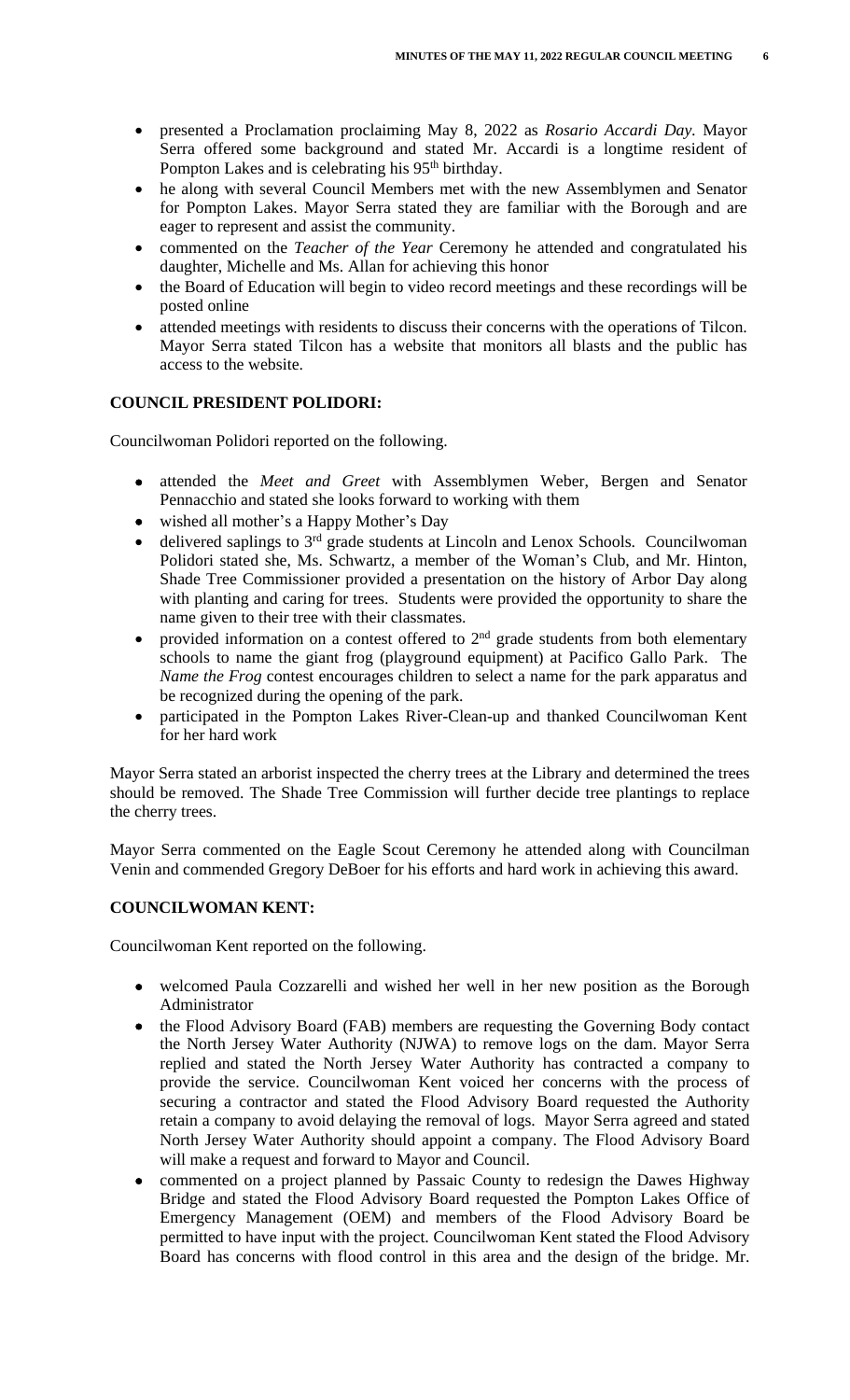Boyle stated this is a Passaic County project but he would contact the Borough Engineer to discuss the matter further.

- members of the Flood Advisory Board and volunteers who participated in the River Clean-up have begun the initial process for the New Jersey Sustainable/Haroldson Place Restoration program. Councilwoman Kent thanked Lauren Venin and Steve Florman for spearheading the project.
- repairs are being made to the wood dock on Lakeside Avenue
- Board of Health members discussed a Pest Inspection Ordinance to be considered to address retail stores and restaurants
- the Board of Health members discussed their website page and additional information would be forthcoming
- members of the Board of Health discussed the cottage industry regulations and will further discuss implementing guidelines
- commented on the success for the 19th Annual Town Wide River Clean-up and thanked all involved who offered their support. Certificates of Participation were given to various businesses, local agencies, School Board, Athletic Director, Environmental and Zonta Clubs and to all individuals who donated time and funds for the event. Councilwoman Kent offered special thanks to the Business Improvement District (BID) and the Police Athletic League (PAL) members for their generous donations of shirts. Councilwoman Kent also thanked the Passaic County Clean Community program, the Ice Cream Station, Franks Pizza, Ron and Julie Doncoes, Colombia Bank volunteers, Board of Education members including coaches, Pompton Lakes Riverdale Youth Organization, Pompton Lakes Riverdale Soccer Association, Pompton Lakes Riverdale Little League the Governing Body and also, Stephen Baig and Mike Meeker. Prizes were awarded. Councilwoman Kent thanked all participants for their help.

## **COUNCILMAN VENIN:**

Councilman Venin reported on the following.

- participated in the River Clean-Up and commended Councilwoman Kent for her motivation and inspiration
- thanked the Business Improvement District for sponsoring the *Plant and Paint* event at the Library. Councilman Venin stated both his children participated and enjoyed the event.
- commented on the Eagle Scout Ceremony he attended and noted the efforts by Gregory DeBoer for achieving his award
- commented on the Lincoln School Art Show and emphasized the importance of art and music in the schools
- congratulated Paula Cozzarelli on her appointment as Borough Administrator

## **COUNCILMAN CRUZ:**

Councilman Cruz reported on the following.

- commented on the *Teacher of the Year* awards ceremony and stated he appreciates the Board of Education providing recognition to the teachers
- during the Board of Education meeting members discuss video recordings for meetings and stated he would follow up and contact Dr. Amoroso, Superintendent for additional information.
- commented on the Art on the Avenue event and stated residents have the opportunity to showcase their artwork on the fence along Wanaque Avenue
- the Recreation Department will sponsor Teen Night on June 20 and July 18, 2022 from 6:00-9:00pm at the VFW- \$5.00 admission

## **COUNCILMAN BAIG:**

Councilman Baig reported on the following.

• Police Department, Fire Department and the First Aid Squad reports for April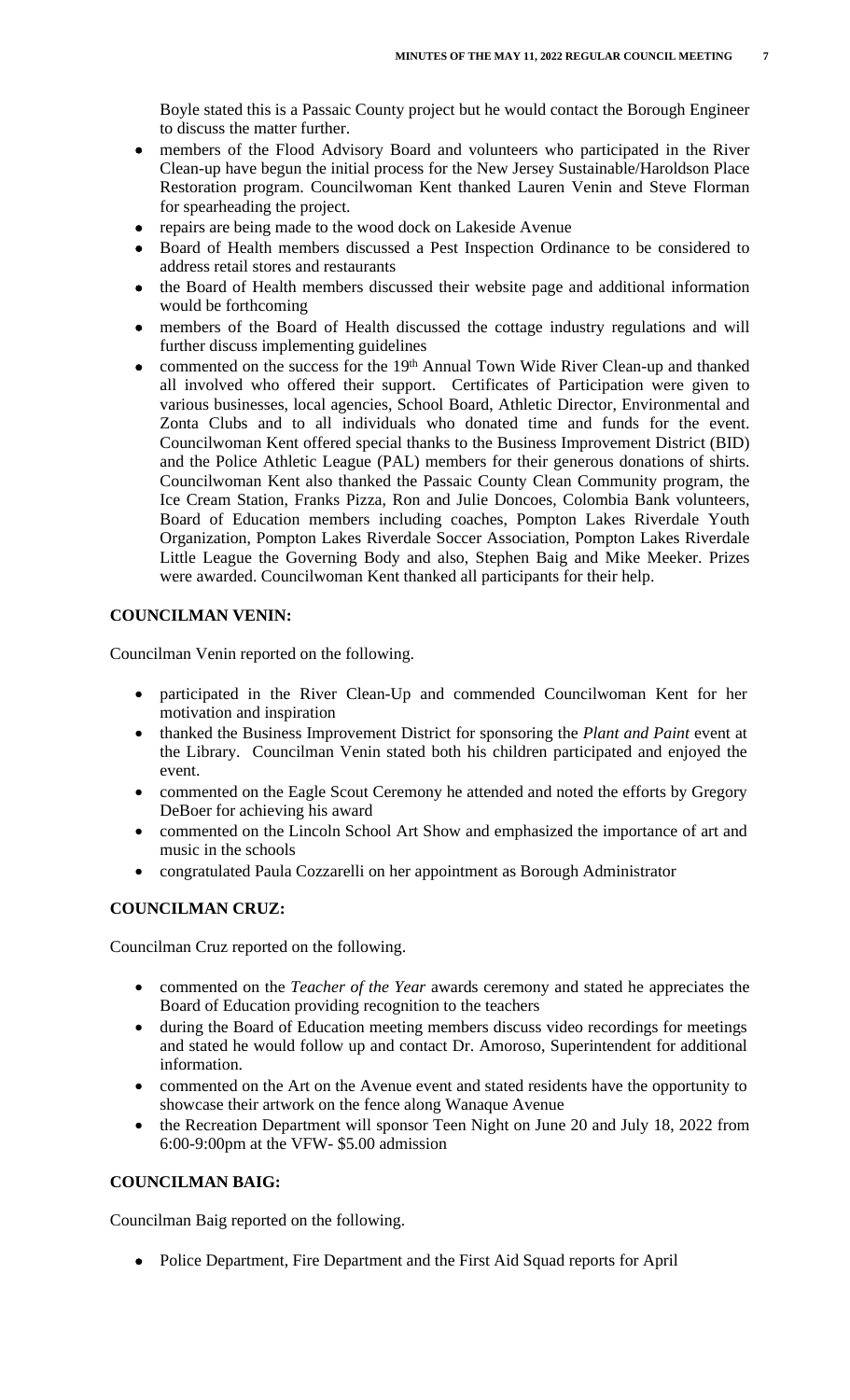## **COUNCILMAN DELINE:**

Councilman DeLine reported on the following.

- congratulated and welcomed Ms. Cozzarelli to the Borough and stated he looks forward to working with her
- commented on the success for the River Clean-up. Councilman DeLine stated the event has evolved to include volunteers from several organizations.
- commented on the Habitat Restoration project for the Sustainable Jersey grant. Invasive species will be removed along the Ramapo River and native species will be planted. Councilman DeLine explained the importance of the project to the area and stated the plantings will aid in flood mitigation.
- commented on the Arbor Day Essay contest and commended the students for the essays they submitted. Councilman DeLine gave special thanks to Ms. Denti, Shade Tree Commissioner for organizing the event. Councilman DeLine also thanked the principals and teachers at the elementary schools for their involvement and the Governing Body for their support.
- announced the former Director of Planning and Development for Passaic County, Michael Lysicatos would be leaving his position at the County and thanked him for his hard work and service to our community

Mayor Serra commented on the final count for geese addling and stated a low number of 58 eggs were addled.

## **PROFESSIONAL REPORTS:**

## **MARK J. SEMERARO, Borough Attorney**

Mr. Semeraro had no report.

## **KEVIN BOYLE, Borough Administrator**

Mr. Boyle reported on the following.

- Millennium Strategies April 2022
- Letter from Iain Patterson Approval of Eagle Project
- N.J.D.O.T. FY 2023 Municipal Aid Under Review Lincoln Avenue Phase 2 Phase 1 is completed
- Library project is moving along
- light stanchions will be placed in the Pond Hole then kiosks and final paving. Lights in the Pond Hole will be controlled by the Police Department
- Letter from Chemours 1<sup>st</sup> Quarter 2022 Progress Report
- Morris Canal Restoration Project File

Councilman Venin thanked Mr. Boyle for offering guidance to the Washington Township Engineer regarding work along their streams and rivers.

#### **MEETING OPEN FOR PUBLIC COMMENTS:**

Motion moved by Councilman Venin, second by Councilman DeLine to open the Meeting for public comments. All voted in favor of the motion.

## **RANDY HINTON, Montclair Avenue**

Mr. Hinton questioned whether Mayor Serra had an updated report regarding the number of Covid cases in Pompton Lakes. Mayor Serra responded and stated he has not been recording any Covid cases recently because residents have been testing with home Covid tests. Mayor Serra stated the official number of Covid cases was 36 with no deaths.